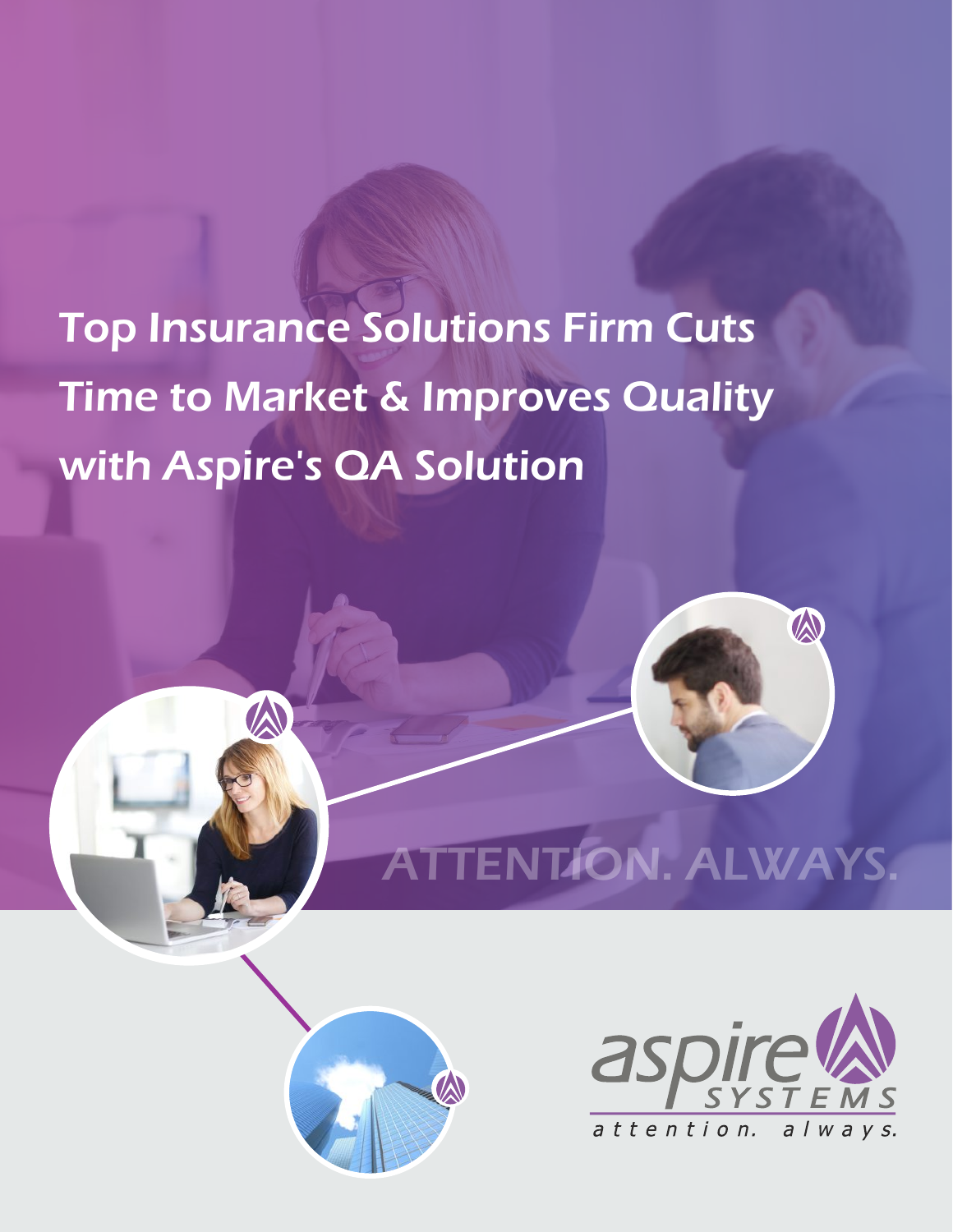# THE CUSTOMER

Our customer is a leading technology service provider for insurance and brokerage companies. Their primary insurance platform is offered to insurance companies in Sales as a Service model.



### THE CHALLENGE



Faced with demands for new levels of agility and flexibility in the insurance industry, our customer wanted to offer their insurance solution to their customers as a SaaS model. In keeping with this, they had upgraded their core insurance product with a new user experience platform, Temenos' edgeConnect.

Key to the business' strategy was a commitment to provide their customers with the best experience through this platform. They required a growing number of complex, external service integrations, which meant that testing of products assumed a high level of criticality.

With two customers already signing up for the product, they were seeking a partner who would streamline such complex integrations and perform overall quality assurance within the shortest possible time frame to ensure timely delivery of the product before going live.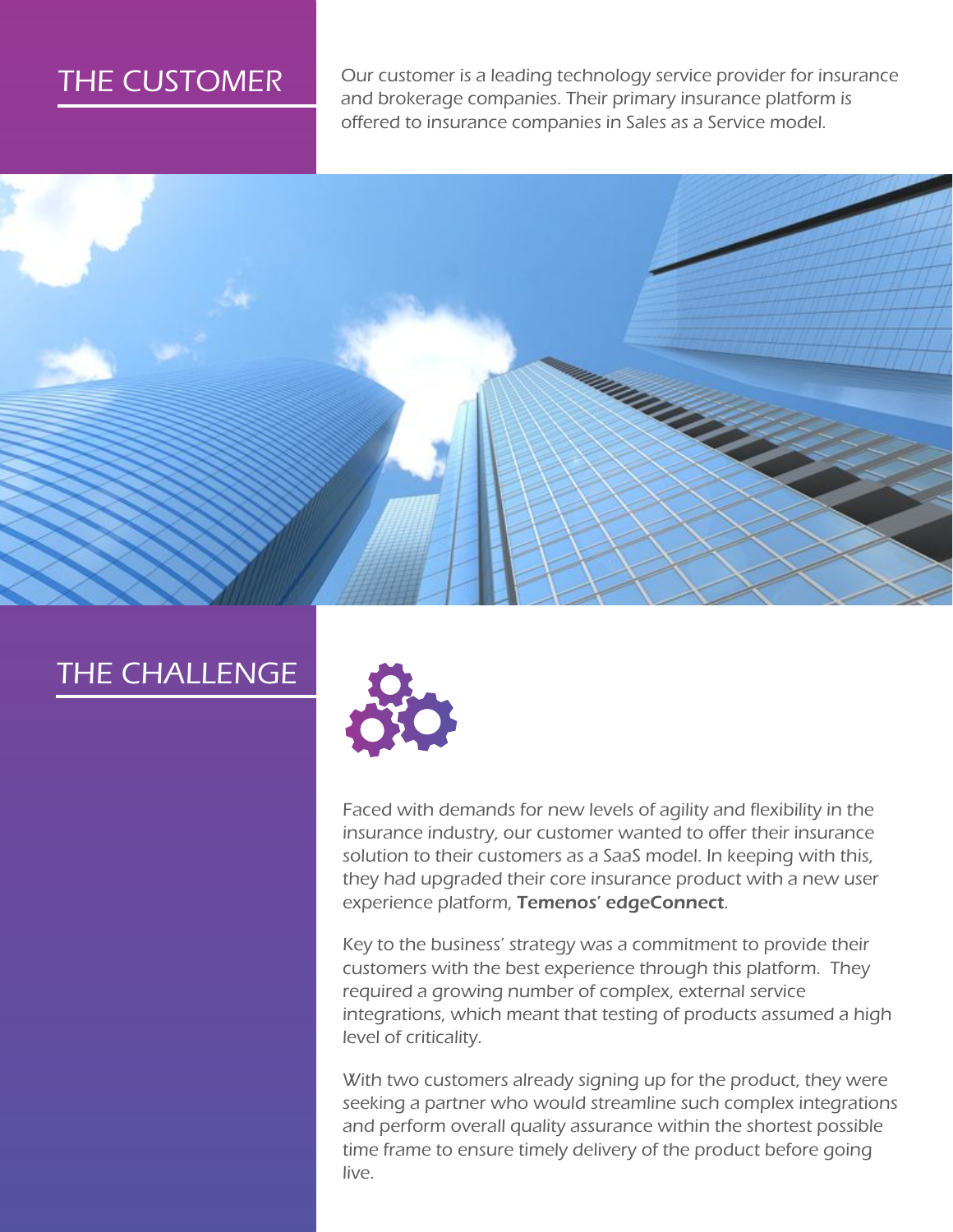Listed below are some of the key challenges that our customer needed to address:

 $\mathbf 0$ Reducing the defect density in new releases.

2 Reducing test cycle time to meet the requirement of launching weekly releases, which needed frequent testing. Lack of adequate automation of tools resulted in prolonged testing cycles.

Improving speed to market since timelines were nonnegotiable.

3

6

7

- Running complex API testing across multiple external service integrations. They had limited technical expertise to conduct API and performance testing. 4
- Validating the product across multiple devices and browsers to ensure a frictionless, consistent experience for all users. 5

Aspire took complete ownership of functional testing, API testing, performance testing, test automation, and test management for the customer. After conducting a thorough gap analysis, best practices in testing such as standardized templates for test cases, test scripts and other test artefacts were implemented.

#### Here are some of the key initiatives that were included in our scope of engagement:

- Acceptance Test Driven Development was used. The O Acceptance tests written by Aspire resulted in zero defect leakage in production.
- 2 Implemented AFTA (Aspire's Framework for Test Automation) to enable seamless testing across disparate environments.
- AFTA was used to integrate test automation & API testing. 3
- It was also used to create a smoke test pack and integrate it in the continuous integration pipeline, Jenkins. 4
- Quick turnaround time in **onboarding skilled testers** was ensured. 5
	- Created test automation scripts and ran tests across multiple browsers and devices over the cloud.
	- Also supported their customer teams in **performance** testing and cross browser testing.
- Ensured all requirements were covered with a traceability matrix and enabled high quality test coverage. 8

## THE SOLUTION

#### 77

Improved time-to-market by providing enhanced testing quality over shortened cycle time. Helped them launch stable, high-quality releases within the shortest possible time frame.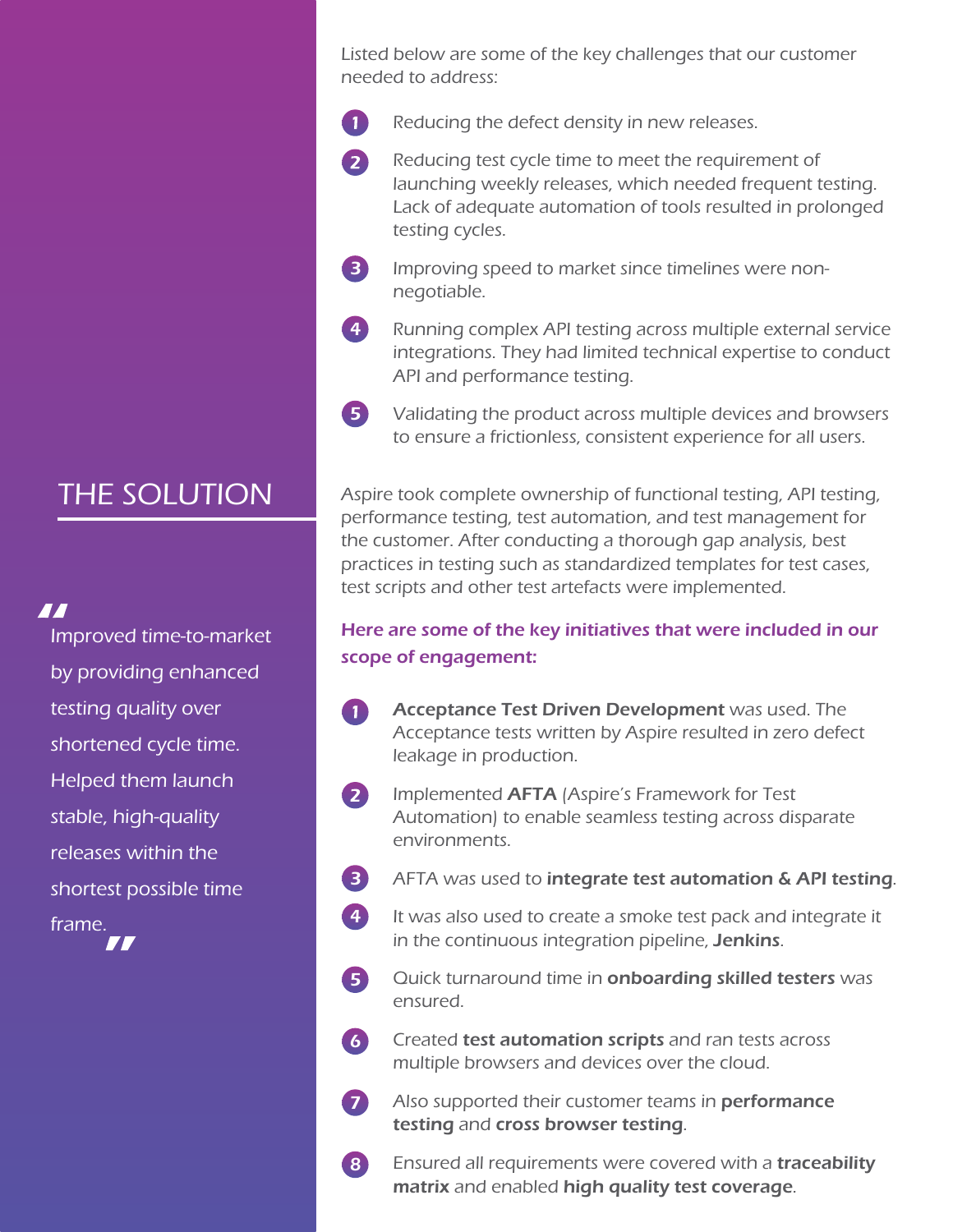# **TECHNOLOGY SNAPSHOT**

# BUSINESS **BENEFITS**

**Tools** • Selenium • Java • SoapUI • JMeter 11111 • Jenkins • BrowserStack Platform • Java **Languages** 

• Java

Our solution brought in a number of benefits for the customer. Some of them are listed below:



Improved time-to-market by providing enhanced testing quality over shortened cycle time. Helped them launch stable, high-quality releases within the shortest possible time frame.

Reduced defect leakage to 0% in production.





Drastically slashed efforts required in running tests across multiple devices with the automated solution.

Smoke test automation reduced manual efforts by 75%.





As much as 80% of efforts saved in performing cross browser testing over the cloud.

At least 500 hours saved in API testing using simple utilities.





Provided reusable assets through automation to support future regression needs.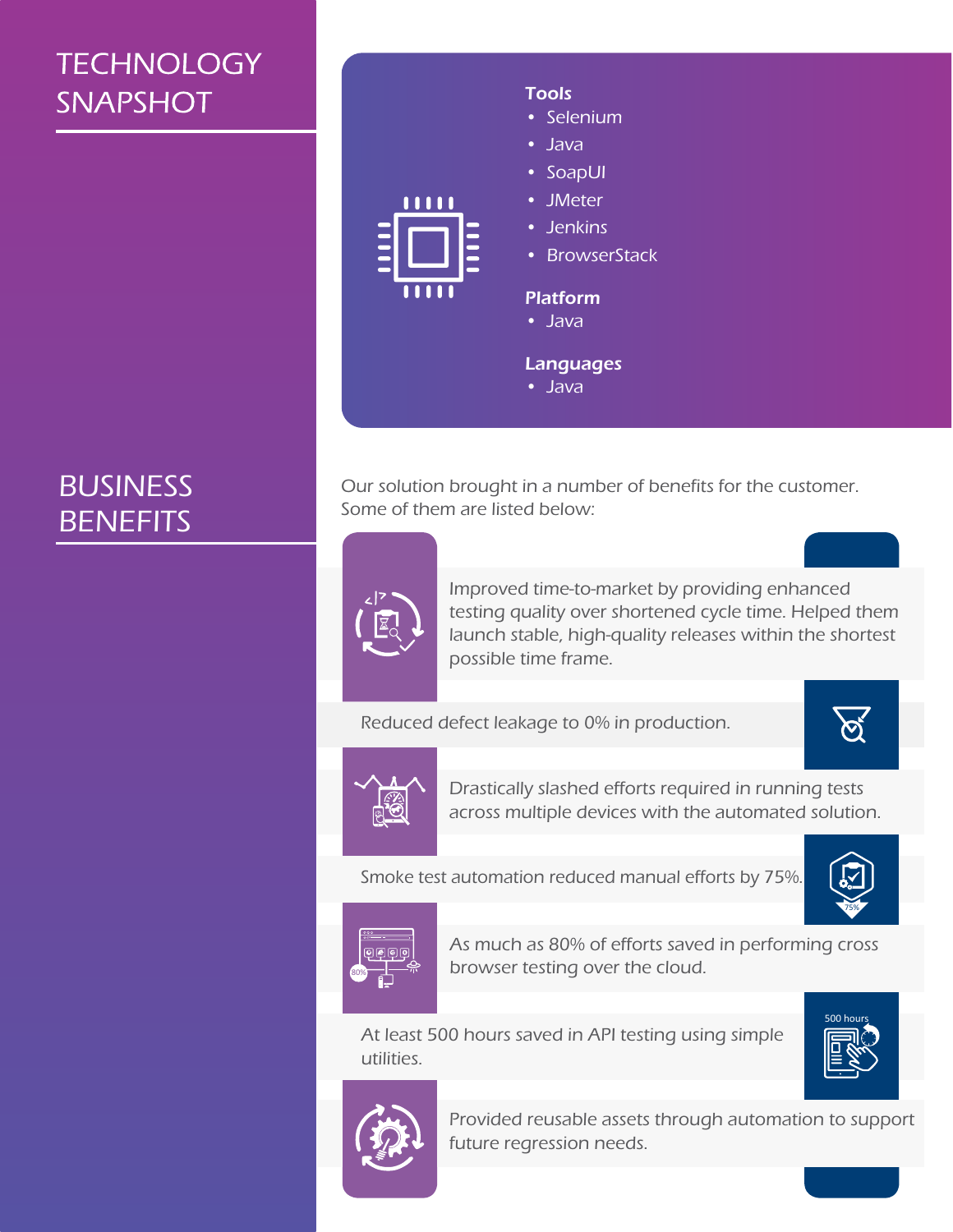# FUTURE IMPACT



The UXP product suite has now been successfully delivered as a SaaS platform with zero defect leakage, which has given them the confidence to rely on it as a key profitable business model for the future. It would enable them to handle a myriad of complex use cases across their Home Insurance and Small Business Insurance product lines- including functional areas such as new business, policy administration, contact center as well as self-service workflows.

Their clients are already seeing the benefits when it comes to improved conversion rates and enhanced user experience for their end users.